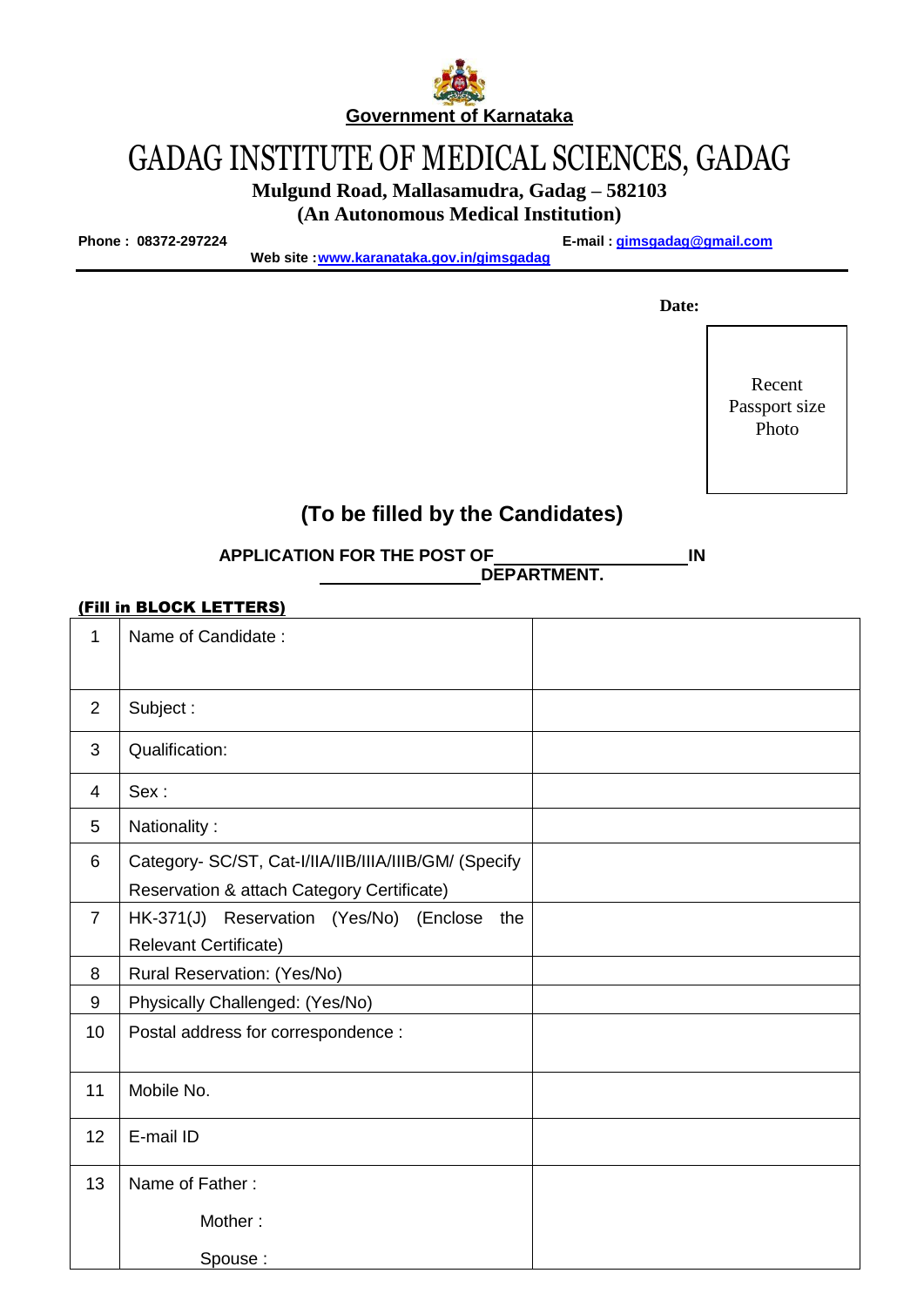| 14              | Date of Birth as recorded in the SSLC Marks Card/                        |  |
|-----------------|--------------------------------------------------------------------------|--|
|                 | Birth Certificate and Age:                                               |  |
| 15 <sub>2</sub> | Whether Studied in Kannada as 1 <sup>st</sup> / 2 <sup>nd</sup> Language |  |
|                 | till SSLC (Yes/No)                                                       |  |
| 16              | Particulars of valid registration No. with State                         |  |
|                 | Medical Council to be furnished :                                        |  |
| 17              | Current working designation and Institute (If any)                       |  |
|                 | (attach certificate)                                                     |  |
| 18              | Whether attended the MCI Inspection for the                              |  |
|                 | academic year 2019-20: (Yes/No)                                          |  |
|                 | If yes Name of the institution and date of the                           |  |
|                 | inspection                                                               |  |
| 19              | submitted<br>NOC.<br>previous<br>Govt.<br>from<br>the                    |  |
|                 | Dept/institute (Yes/No/Not Applicable)                                   |  |

## **20. Qualification Details:**

| SI.<br>No. | Qualification                  | Marks / Grade Etc.,<br>Aggregate of all years |                          | Name of the<br>college & | Year of<br>Passing | Whether<br>Recognized | Date of<br>registration<br>with state |                 |
|------------|--------------------------------|-----------------------------------------------|--------------------------|--------------------------|--------------------|-----------------------|---------------------------------------|-----------------|
|            |                                | Max.<br><b>Marks</b>                          | <b>Marks</b><br>Obtained | $\%$                     | <b>University</b>  |                       | by MCI                                | medical council |
| 1          | <b>MBBS</b>                    |                                               |                          |                          |                    |                       |                                       |                 |
| 2          | <b>PG</b>                      |                                               |                          |                          |                    |                       |                                       |                 |
| 3          | <b>DIPLOMA</b>                 |                                               |                          |                          |                    |                       |                                       |                 |
| 4          | Higher qualification if<br>any |                                               |                          |                          |                    |                       |                                       |                 |

### **21. Teaching Experience Details:**

| SI.<br>No.     | Designation                        | Name of Institution &<br><b>University</b> | Period (DD/MM/YY |    | Total                           |
|----------------|------------------------------------|--------------------------------------------|------------------|----|---------------------------------|
|                |                                    |                                            | From             | To | Experience in<br>years & months |
|                | Tutor / Junior<br><b>Residents</b> |                                            |                  |    |                                 |
| 2              | Senior Resident                    |                                            |                  |    |                                 |
| 3              | Lecturer/ Assistant<br>Professor   |                                            |                  |    |                                 |
| $\overline{4}$ | <b>Associate Professor</b>         |                                            |                  |    |                                 |
| 5              | Professor                          |                                            |                  |    |                                 |